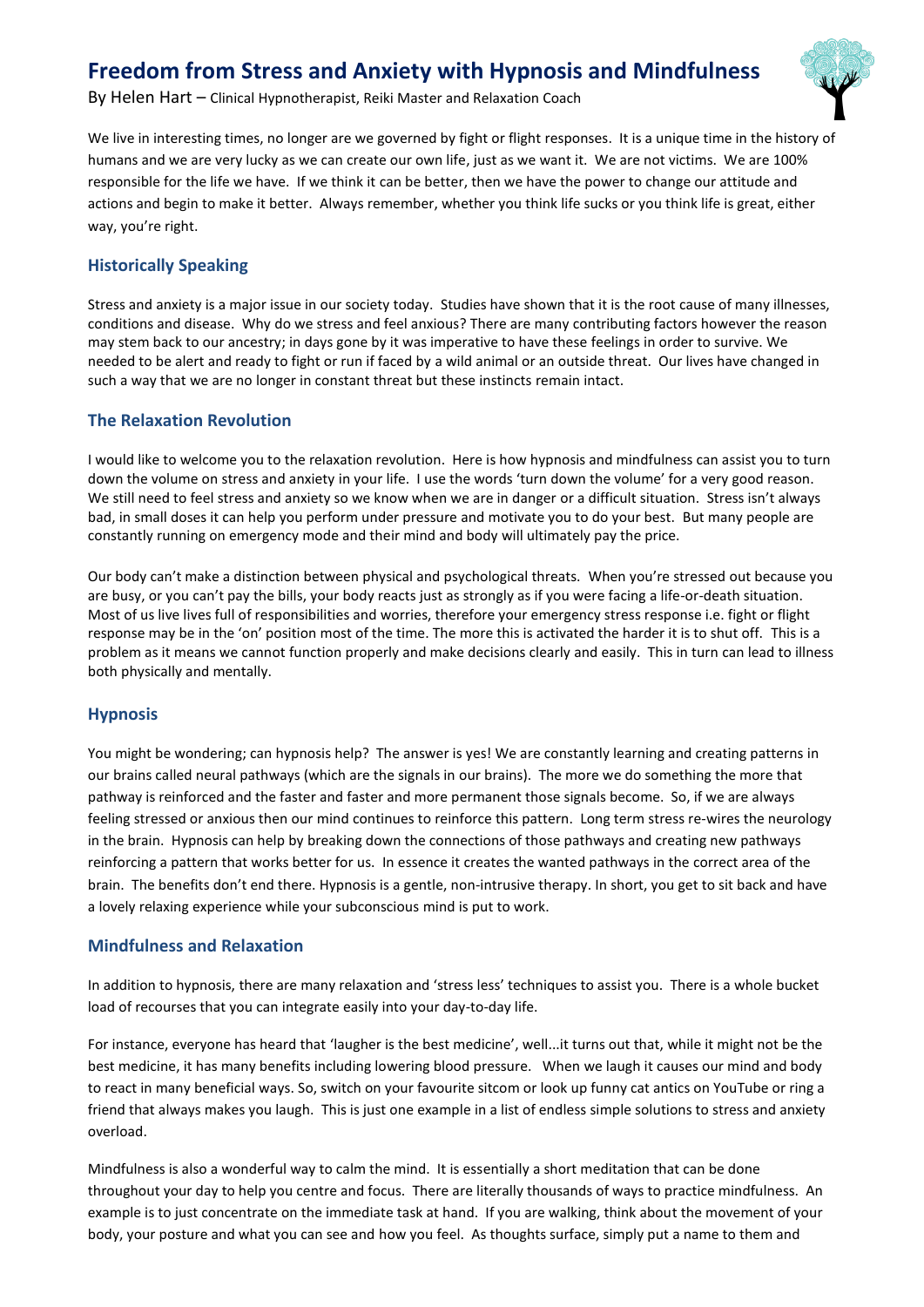place them to the back of your mind and start again. Or while eating your lunch, focus on how it looks, tastes, smells, feels and the movements you make. I guarantee that this one will help with overeating too, because you are focused on what you are doing, you will notice when you feel full.

So as you can see, there are many benefits to incorporating hypnosis and mindfulness into your life to reduce stress and anxiety. Please read Carolyn's story below on how hypnosis helped her gain back control over her life and her anxiety issues.

**Want to know more about how hypnosis and mindfulness can help you? Contact Helen Hart [www.helenhart.com.au](http://www.helenhart.com.au/) 0409682429 o[r helen@helenhart.com.au](mailto:helen@helenhart.com.au)**

**Or join Helen for her weekly relaxation class: <http://www.helenhart.com.au/#!news-and-documents/c20d9>**

#### **Carolyn's Story**

It was the middle of August 2004 and I was in Melbourne on a business trip. It was the day my life changed forever. It was the day I had my first panic attack.

Before I tell you my story I'd like to explain my life BPA, that is "Before Panic Attacks". As the middle child of three girls I was a naturally outgoing kid. I'd spent years travelling before settling in my home town of Perth and marrying the love of my life. Professionally, I'd spent years in frontline sales and sales management followed by a change in career to become the national training manager for a large organisation. I eventually moved into a State Managers role for a multinational transport company, with a side portfolio of national procurement. In short, I was used to presenting to large groups of people regularly and was successful at it.

So what happened? Where did it all go wrong? What changed in me or my circumstances to cause me to suffer debilitating panic and anxiety attacks? Those are questions I've pondered at length for the past 10 years! I hope in essence my story explains the beginnings of what was to become my private hell and eventual journey to mental peace.

At the time of my first panic attack I was under enormous stress. I had just ended a difficult, though short lived marriage, endured the death of my grandmother and best friend and become persona non grata with my parents. Tough times!

As I mentioned earlier, I was in Melbourne on business, delivering training for a brand new software program being rolled out across the business. Training was going well however I just never felt 100% confident with the product or my understanding of it. Quite simply, I didn't believe in what I was selling. On day one of training I got up to go to the bathroom whilst another presenter delivered their session. As I was flushing the loo I began to breathe erratically, I had no idea what was happening to me but I knew it was mental rather than physical.

I eventually went back into the office and then a private meeting room. I rang a friend in absolute panic and he explained that I was having a panic attack. I didn't really know what that meant. I called my boss in the meeting and asked him to come and see me; he also immediately diagnosed my reaction as a panic attack. I was extremely fortunate in that he also suffered from panic attacks and gave me some coping mechanisms that I used for many years.

Over the next four years I suffered from these attacks with increasing regularity. The birth of my daughter in 2007 brought additional stress as I was eventually to understand that I suffered from Post Natal Depression. By 2009 the attacks had increased to unmanageable proportions following the death of my sister in the November. They had were by now recurring up to 20 or 30 times a day; by this point I really thought I would have to enter a psychiatric facility. Quite simply I thought I was losing my mind.

In February 2010 I made the first step in my eventual recovering by contacting a hypnotherapist, I explained my problem and she was immediately understanding of my issues and explained how she had treated many other